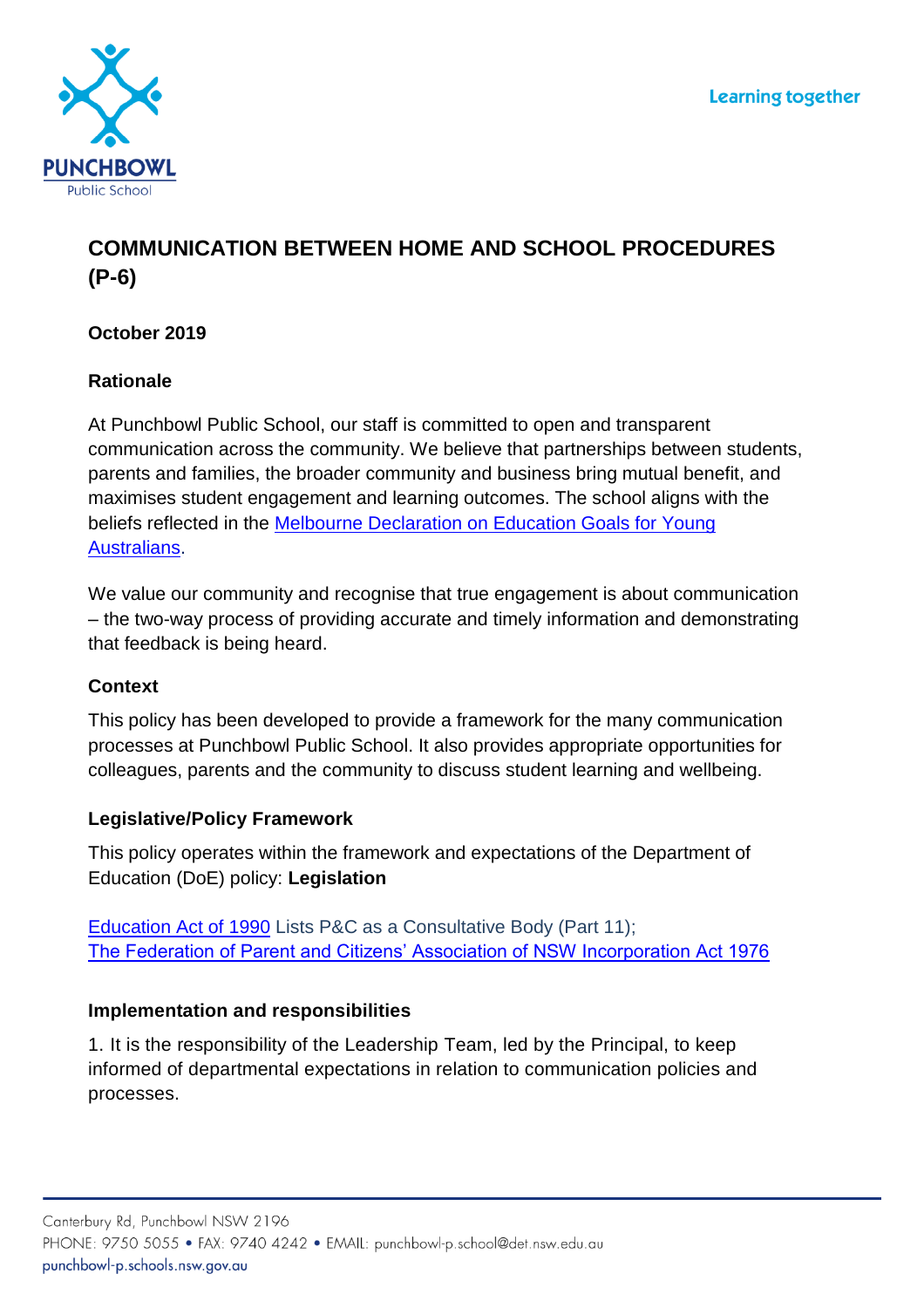2. Teachers should strive to develop and maintain harmonious relationships with each of their students' families, to communicate frequently, and to listen actively for questions and concerns.

3. Parents are encouraged to discuss areas of compliment or complaint with the class teacher. Please contact the front office who will email the teacher so that an appropriate time can be made for discussion. Alternatively, parents can send an email to [punchbowl-p.school@det.nsw.edu.au](mailto:punchbowl-p.school@det.nsw.edu.au) to request a meeting with their class teacher.

4. If parents feel their concerns require further clarification, they are encouraged to make an appointment with the Stage Supervisor (Assistant Principal) or with the Deputy Principal. Appointments are to be made at the front office. Alternatively, an email can be sent to [punchbowl-p.school@det.nsw.edu.au](mailto:punchbowl-p.school@det.nsw.edu.au) to request a meeting.

5. Punchbowl Public School commits to the ongoing improvement of communication structures to make accurate and timely information available to the wider parent body and community. The preferred and most effective communication channel is via the Skoolbag app and email. The school commits to this arrangement with ongoing review at P&C request.

6. To ensure that our workplace and school is safe and harmonious, every person on the school site is expected to follow the Code of Conduct developed by the DoE. In *very rare cases*, the Principal (or nominee) has the legal authority under the [Inclosed Lands Act](http://www.austlii.edu.au/au/legis/nsw/consol_act/ilpa1901264/) to:

- Direct a person to immediately leave the school grounds
- Call the police to remove the person if he or she refuses
- Withdraw future permission (by letter) for the person to enter the grounds without the permission of the Principal.
- Seek further legal avenues

#### **Procedures for parent communication with the school**

If you have a compliment or complaint, please discuss with the appropriate first point of contact below.

| $\overline{1}$ . | Child's progress                                                  | <b>Class Teacher</b>                                        |
|------------------|-------------------------------------------------------------------|-------------------------------------------------------------|
| $\overline{2}$ . | Behaviour issues in class                                         | <b>Class Teacher</b>                                        |
| $\overline{3}$ . | Behaviour issues on the playground                                | <b>Assistant Principals</b>                                 |
| $\overline{4}$ . | School organisation                                               | Deputy Principal/Principal                                  |
| $\overline{5}$ . | Curriculum                                                        | Deputy Principal/Principal                                  |
| 6.               | General enquiries (School contributions, charges<br>and payments) | Office staff                                                |
| 8.               | Schools as Community Centre (SaCC)<br>enquiries                   | <b>SaCC Facilitator/Community</b><br><b>Liaison Officer</b> |